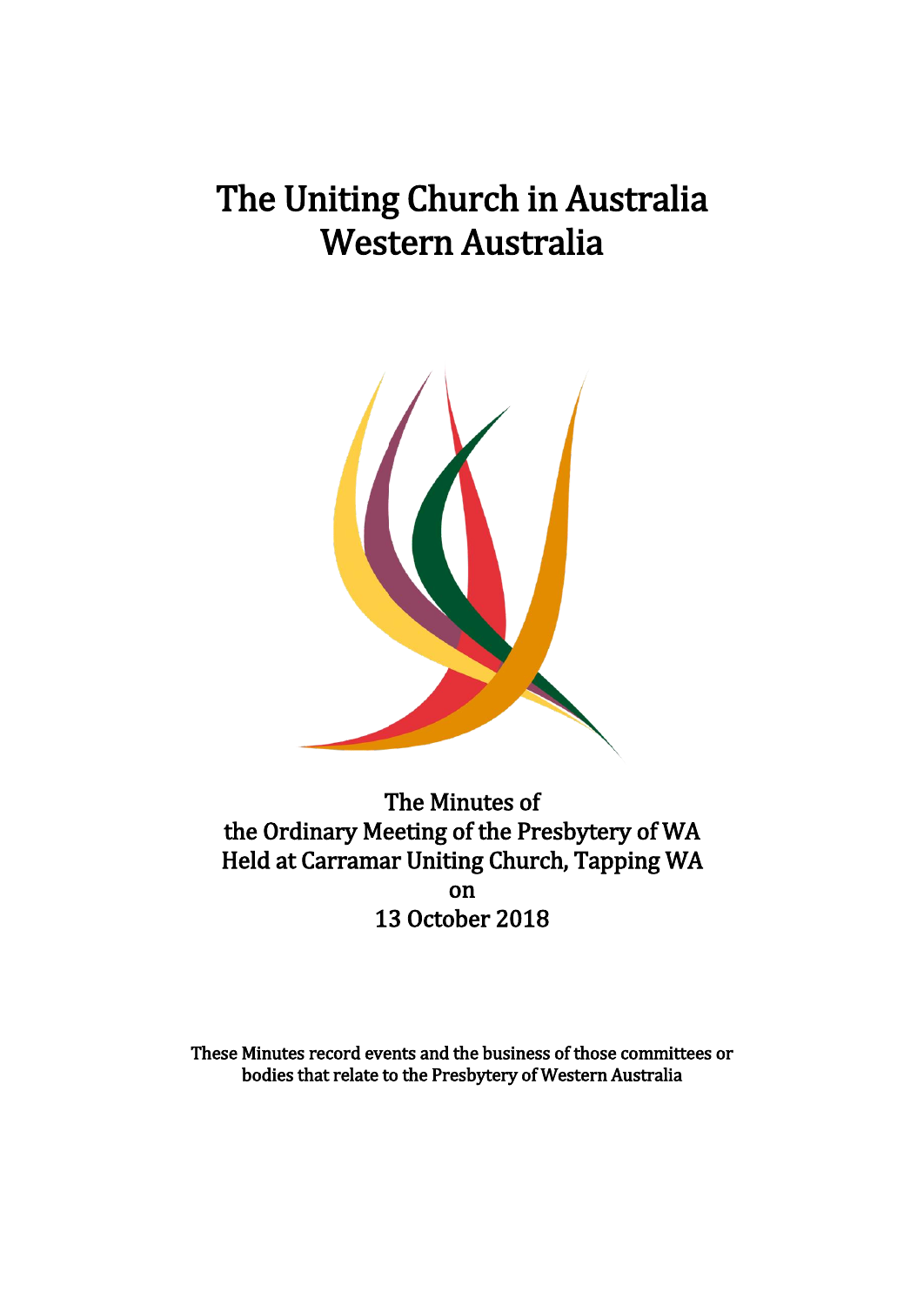On Saturday, 13 October 2018 the Presbytery of Western Australia met for an Ordinary Meeting.

There were 91 ministerial and lay members present. 43 Apologies were submitted. 7 Members who had indicated that they would be attending the meeting were recorded as Absent.

# WELCOME TO COUNTRY

At 9.00 am the Chairperson (the Rev. Lorraine Stokes) welcomed the Members to the meeting and invited Mrs. Cheryl Lawson to explain the Smoking Ceremony, which Presbytery was invited to participate in outside the venue.

After the Smoking Ceremony the Rev. Mitchell Garlett welcomed Presbytery to Country.

# OPENING WORSHIP

At 9.11 am Opening Worship was led by Carramar Uniting Church and the Rev. Narelle Collas.

## HOUSEKEEPING

The Rev. Narelle Collas made Housekeeping Announcements.

# SOVEREIGNTY & TREATY WORKSHOP - PART 1

At 9.48 am the Chairperson invited the Social Justice Unit Consultant (Mr. Geoff Bice) and the members of the Covenanting Commission together with Mr. Stuart McMillan to lead Presbytery in a Workshop focussed on Sovereignty of the First People of Australia and Treaty with the First People.

## MORNING TEA

At 10.30 am Presbytery broke for Morning Tea.

Presbytery reconvened at 11.00 am.

## SOVEREIGNTY & TREATY WORKSHOP - PART 2

The Workshop resumed.

## MINISTRY MILESTONES

At 12.21 pm the Chairperson led a celebration of Ministry Milestones.

The following Ministers celebrated the following Ministry Milestones:

| 10 Years | Rev. Greg Ross                                         |
|----------|--------------------------------------------------------|
| 15 Years | Rev. Isobelle Shortreed                                |
| 20 Years | Rev. Marion Millin                                     |
| 25 Years | Revs. Lorna Atkins and David de Kock                   |
| 30 Years | Rev. John Marshall                                     |
| 40 Years | Revs. David Jackson, David McAndrew and Harold Sampson |
| 50 Years | Revs. Wilf Pearce, Marie Wilson and John Dihm          |
| 60 Years | Revs. Wally Fawell and Sam McCollum                    |
|          |                                                        |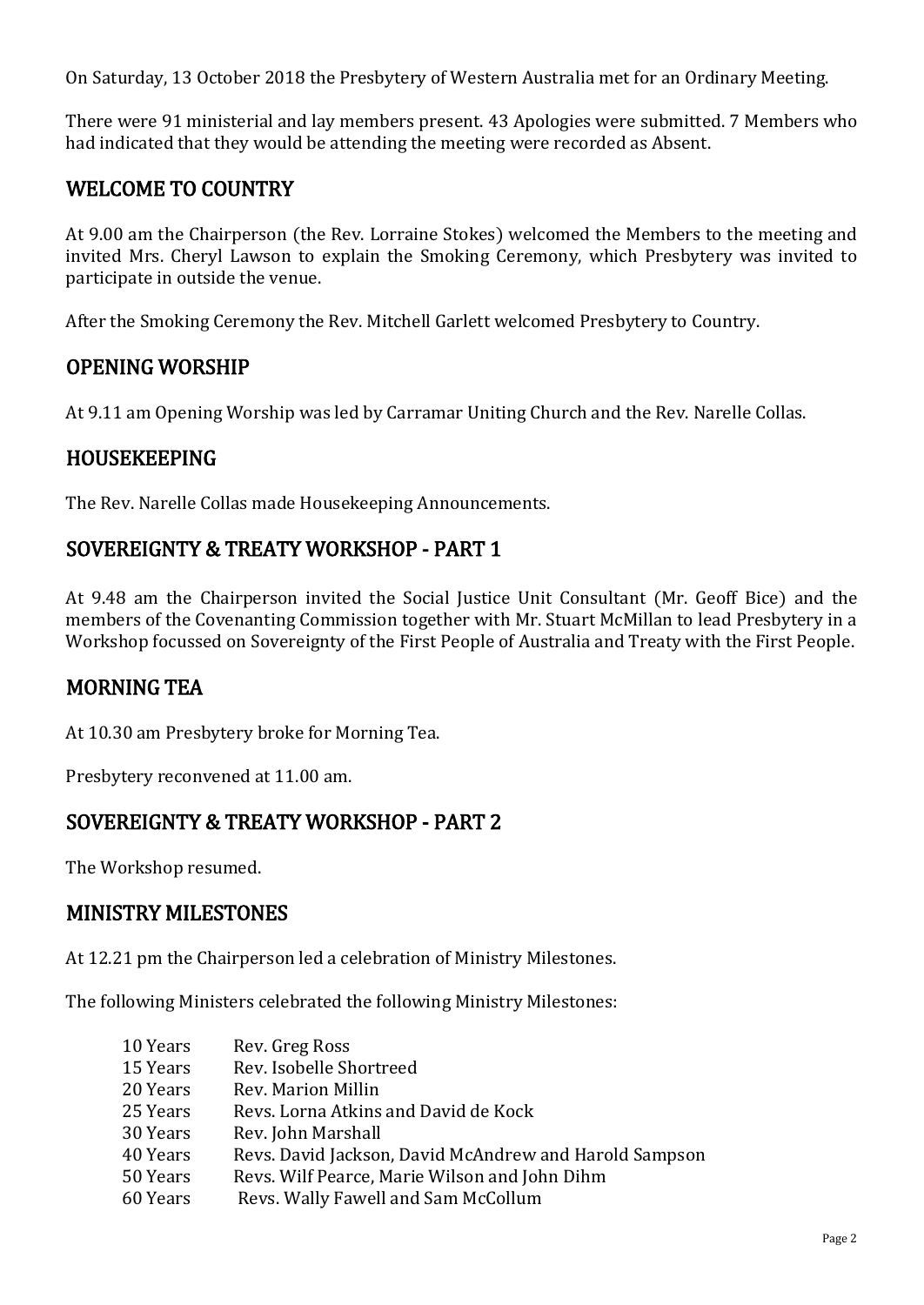# LUNCH

At 1.04 pm Presbytery broke for Lunch.

Presbytery reconvened at 1.58 pm.

# STANDING COMMITTEE

The Immediate-Former Chairperson (Rev. Steve Francis) assumed the Chair.

The Rev. Lorraine Stokes presented the report of the Standing Committee and then moved: "Presbytery receives the report". This was approved by consensus.

Mrs. Stokes then moved the following Recommendation:

Presbytery authorises the Standing Committee to issue Calls and to make Appointments to Vacant Approved Presbytery Placements, on the recommendations of the various Joint Nominating Committees.

This was amended during deliberations to read:

Presbytery authorises the Standing Committee to issue Calls and to make Appointments to Vacant Approved Presbytery Placements, on the recommendations of the various Joint Nominating Committees up to May 2019.

This was approved by consensus.

The Chairperson resumed the Chair.

The Rev. Greg Ross spoke to the R 1.1 Key Priorities document.

#### Proposal 4

Mr. Ross then moved:

Presbytery requests the Strategy and Mission Planning Committee to continue facilitating conversations between the present 10 Committees of the Presbytery namely: Standing Committee, Pastoral Relations Committee, Property Committee, Strategy and Mission Planning Committee, Congregational Community Services Committee, Multicultural & Cross-Cultural Committee, Uniting Generations Committee, Rural Ministry Committee, Candidates for the Ministries Committee and the Commission for Education, Discipleship & Leadership with a view to bringing a far more streamlined model for committee structures that can more nimbly respond to the current missional needs of the church in Western Australia to the February, or May meeting of Presbytery in 2019.

#### P4/10-2018 was approved by consensus.

#### Proposal 3

Mr. Ross moved:

Presbytery refers all powers and responsibilities of the Presbytery Property Committee to the Strategy and Mission Planning Committee.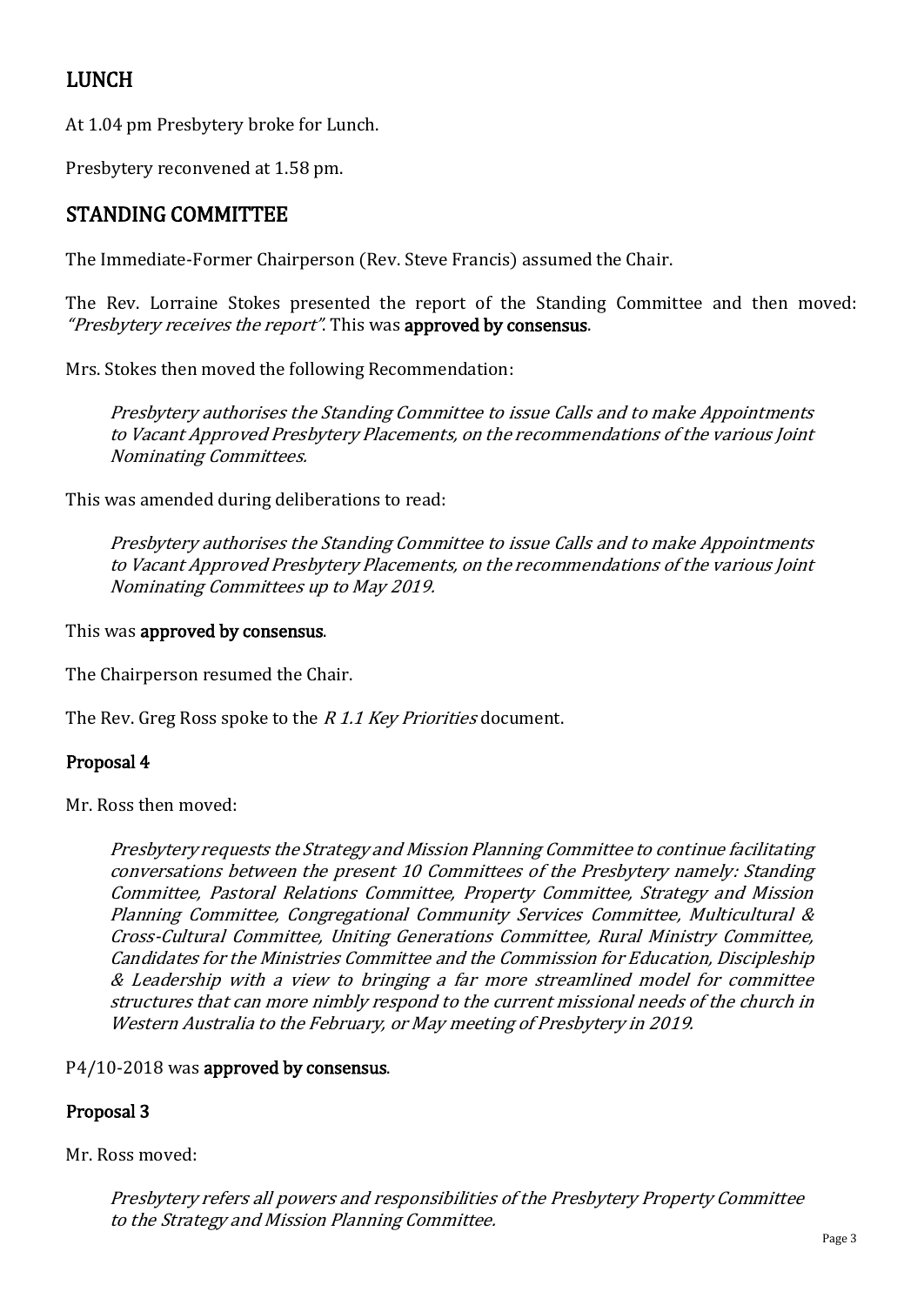P3/10-2018 was approved by consensus.

Presbytery resolved by consensus to defer the Elections until after Proposal 2 was considered.

#### Proposal 1

Mr. Travis Windsor moved:

Presbytery honours its undertaking to have at least one meeting in a rural area every two years on the understanding that:

- 1. buses would be provided from Perth with no travel reimbursement for those choosing to use their own transport from Perth;
- 2. those from outside Perth travelling more than 100kms could still claim travel either to Bunbury or to Perth whichever was closer;
- 3. no accommodation costs would be covered for those from Perth or towns closer than 100km; and
- 4. members would be asked for a contribution towards the cost of the buses in addition to the registration cost of the Presbytery meeting.

#### P1/10-2018 was lost by consensus.

Presbytery resolved by consensus that the following persons would act as Scrutineers for the Elections: Messrs. Travis Windsor and Margaret Martin and the Rev. Craig Collas.

## **ELECTIONS**

Presbytery proceeded with the Elections for Presbytery Secretary and Presbytery Treasurer.

#### STANDING COMMITTEE … continued

The Rev. Bev Fabb spoke to the *R 1.2 2019 Budget* documents.

Ms. Fabb then moved Recommendation 1:

Presbytery receives the Interim 2019 Presbytery Budget

This was approved by consensus.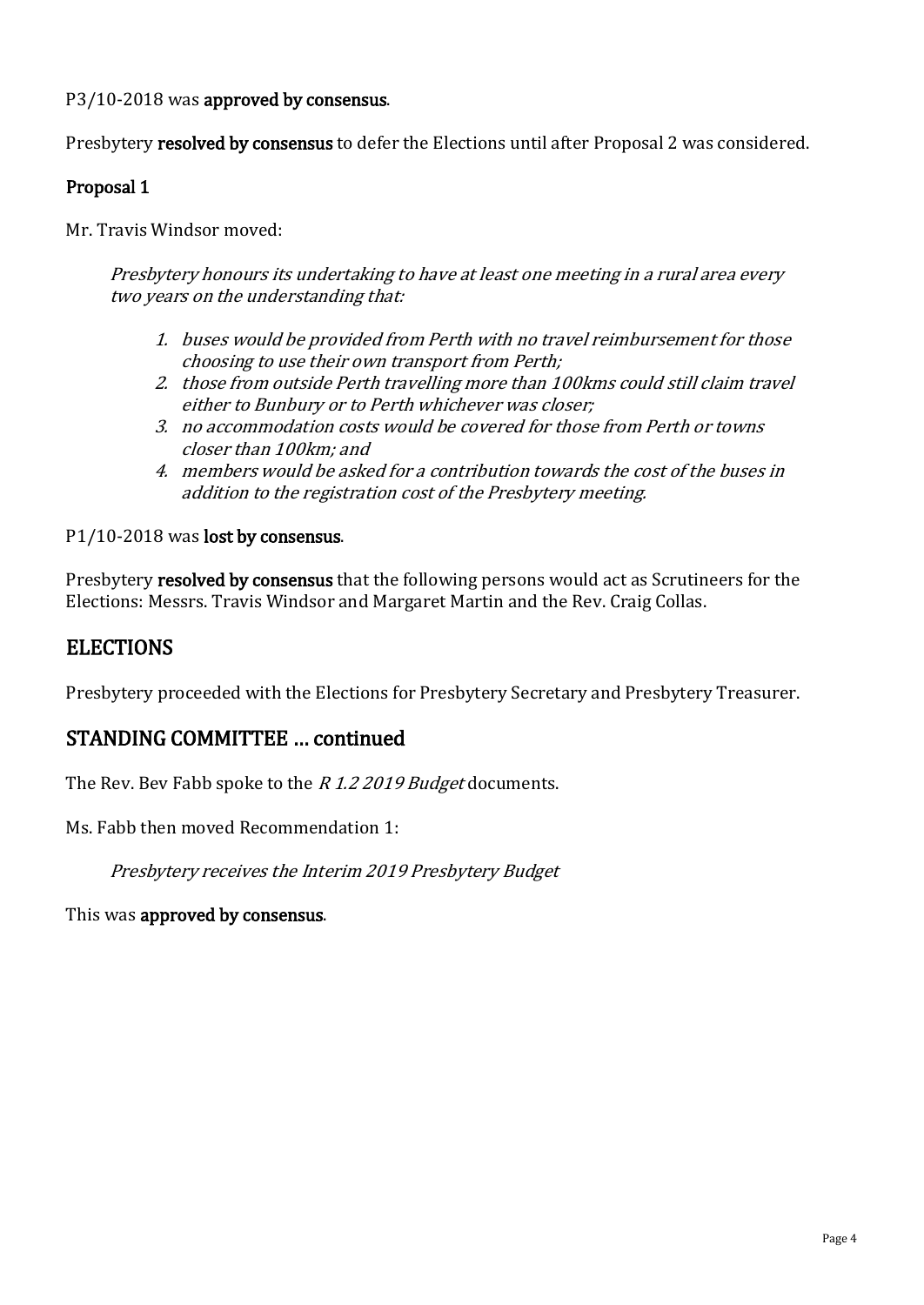Ms. Fabb moved Recommendation 2:

Presbytery authorises the Standing Committee in consultation with Presbytery Committees, Presbytery Staff, the General Secretary, the Chief Financial Officer and the Synod Manager of People and Culture, to work towards the development of a balanced budget by the end of 2018.

This was approved by consensus.

Ms. Fabb moved Recommendation 3:

Presbytery notes that the 2019 Presbytery Budget will be presented to the February 2019 Presbytery meeting for adoption.

This was approved by consensus.

The Rev. Ken Devereux moved Recommendation 4:

Presbytery encourages congregations and faith communities to value the wide work of the Church and to increase their contributions to Mission and Service if possible, in thanksgiving to God.

This was approved by consensus.

## PASTORAL RELATIONS COMMITTEE

The Convenor (Rev. Trevor Waters) presented the report of the Pastoral Relations Committee and then moved: "Presbytery receives the report as amended". This was approved by consensus.

Presbytery proceeded in Table Discussions on some of the work of Pastoral Relations Committee.

#### Proposal 2

The Rev. Luke Williams moved:

Presbytery, noting the decision of the Assembly with regard to the two equal and distinct statements of belief on marriage:

- 1. commits itself to listen to the various and complex struggles of its congregations and ministry agents at this time;
- 2. acknowledges that decisions and conversations related to the Assembly decision on marriage continue to be challenging and painful for some congregations, church councils and ministry agents;
- 3. notes that earlier discussions with Pastoral Relations Committee (PRC) on this matter have resulted in positive action; and
- 4. welcomes the action of the PRC to establish a group who will, amongst other things:
	- a. offer assistance to ministry agents, congregations and church councils in navigating decisions related to Resolution 64 of the 15th Assembly (decision on marriage), and
	- b. draw on the wisdom of other councils of the church who are taking active steps to assist ministry agents and congregations at this time.